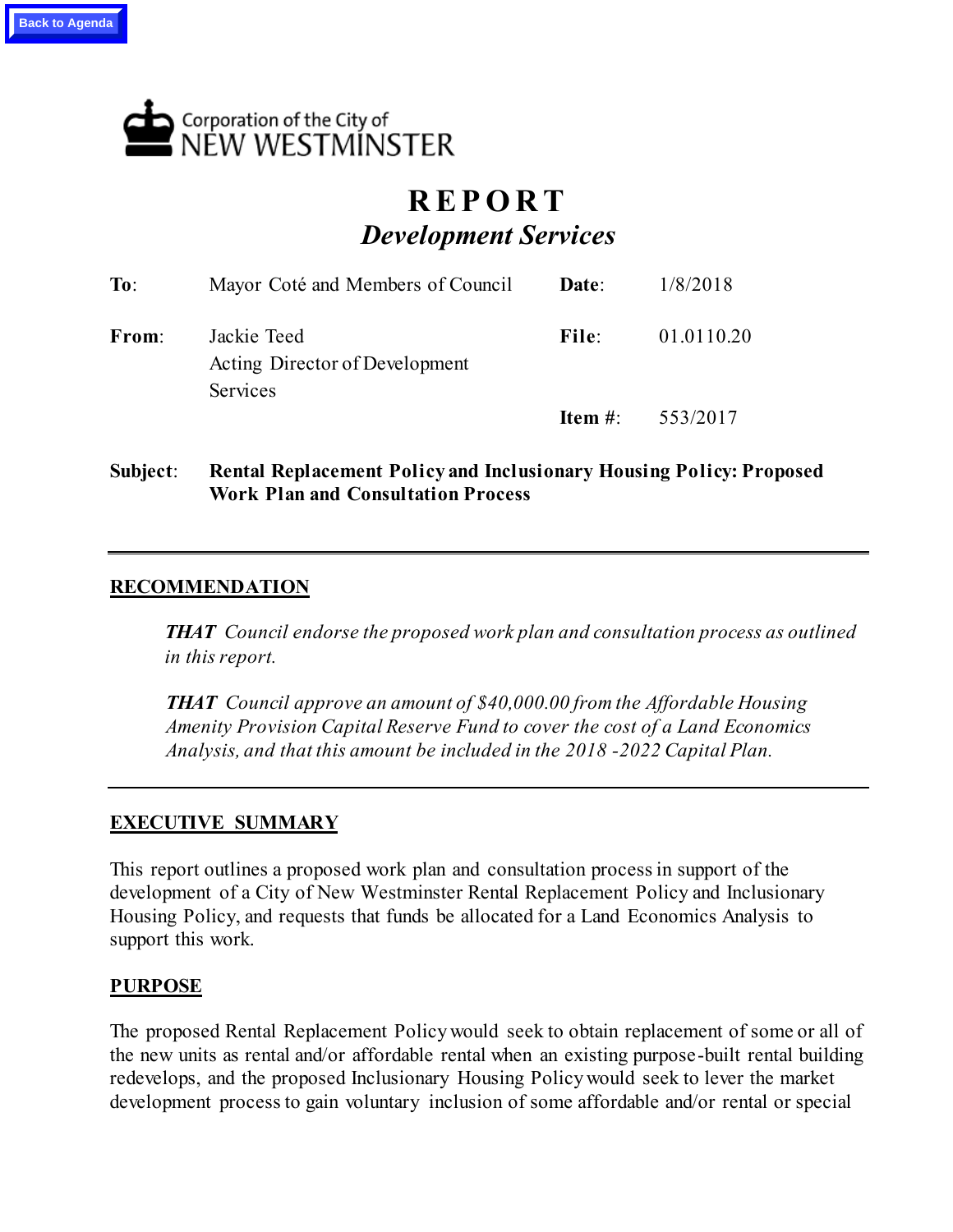needs housing. The purpose of this report is to request Council endorse the work plan and approve the necessary consulting budget.

# **POLICY AND REGULATIONS**

#### **Official Community Plan**

The Official Community Plan (2017) includes the following goal:

*New Westminster's neighbourhoods are great places to live and have diverse housing choices that meet the needs of the community.*

#### **Affordable Housing Strategy**

The Affordable Housing Strategy (2010) contains the following two goals:

- *1. To preserve and enhance New Westminster' s stock of safe, appropriate and affordable rental housing.*
- *2. To improve the choice of housing for New Westminster's low and moderate income residents and households with unique needs.*

#### **Secured Market Rental Housing Policy**

The Secured Market Rental Housing Policy (2013) contains strategies and actions aimed at retaining, renewing and enhancing the supply of secured market rental housing.

# **BACKGROUND**

#### **Housing Affordability**

Access to adequate and affordable housing is becoming increasingly difficult in Metro Vancouver and the province, with housing affordability being especially problematic for renter households. In New Westminster, escalating housing costs, record-low vacancy rates and an increasing number of renovictions are leading to a higher number of households facing housing insecurity and homelessness.

Council has directed staff to develop two policies to help address New Westminster's housing affordability challenges: (1) a rental replacement policy; and, (2) an inclusionary housing policy. Based on this direction, staff has developed a proposed work plan and consultation approach. Staff would regularly present updates to the Mayor's Task Force on Housing Affordability and Council for feedback.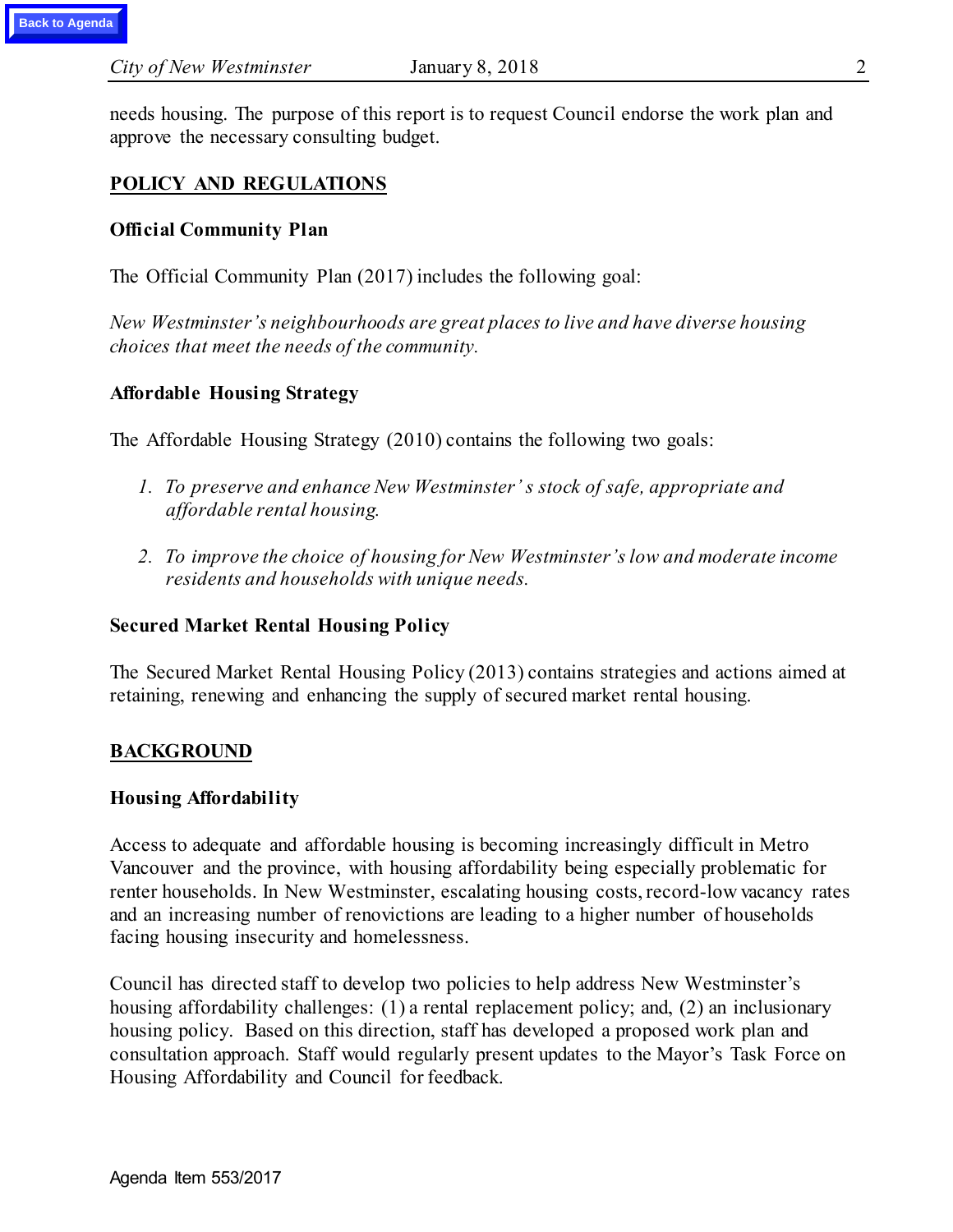#### **Purpose-built Rental Replacement**

New Westminster has approximately 8,600 units of aging purpose built market rental units, largely built between 1960 and 1979. Existing purpose built market rental buildings (PBMR) provide important affordable rental housing, usually due to their age and the fact that rent increases are controlled by the Residential Tenancy Act. Most municipalities with a significant supply of PBMR protect this supply by preventing conversion to condominium tenure, but otherwise cannot prevent demolition and redevelopment based on current zoning. Municipal rental replacement policies seek to obtain replacement of some or all of the new units as rental, instead of the preferred condominium tenure, through the rezoning proce ss and usually with the incentive of additional density. The downside is that most new replacement rental units have higher market rents and are typically smaller than existing PBMR units. Depending on development economics and market rents, it may be possible to obtain some below market rental units through rental replacement policies.

#### **Inclusionary Housing Policy**

Inclusionary housing policies aim to ensure that new development does not exclude certain classes of people by virtue of high market prices that are unaffordable for certain household income levels. Inclusionary housing policies in BC generally aim to lever the market development process to gain voluntary inclusion of some affordable and/or rental or special needs housing. This is done through municipal rezoning powers, and usually involves providing incentives such as additional density and parking relaxations that make the development economically feasible. Currently, only four municipalities in Metro Vancouver have inclusionary housing policies (Vancouver, City of North Vancouver, Burnaby and Richmond), and other municipalities may negotiate units on a case by case basis through the rezoning process. The City of New Westminster is currently developing some inclusionary expectations for the development of the Sapperton Green site, which will inform policy development city wide.

# **PROPOSED PROCESS**

Staff has identified a five-step process to proceed with this work as follows:

# **Step 1: Guiding Principles and Gap Analysis** (Winter 2017)

Staff would develop guiding principles for the rental replacement policy and inclusionary housing policy. The guiding principles would frame policy development in order to achieve desired outcomes and avoid unintended consequences. Simultaneously, staff would undertake a gap analysis to determine the existing and emerging need for affordable rental housing in the City of New Westminster.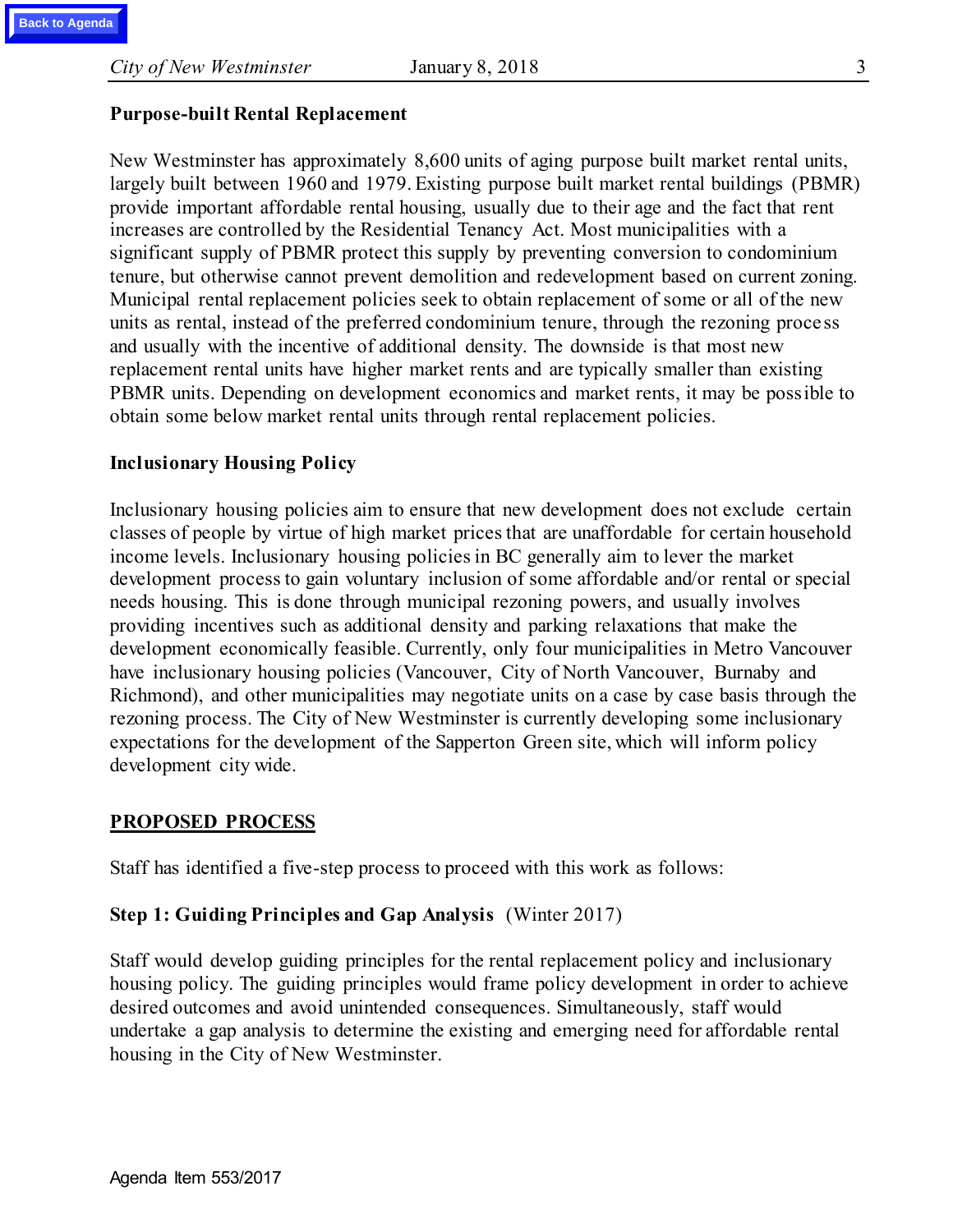# **Step 2: Case Study Research** (Winter 2017)

Staff would undertake a comparative analysis of Metro Vancouver municipalities that have rental replacement policies and inclusionary zoning policies. The learnings from this review would inform the economic analysis for rental replacement and inclusionary housing policy development.

# **Step 3: Internal Stakeholder Consultation** (Winter 2017)

Staff would consult internally with the Development Services team (Planning, Building, and Integrated Services) on the principles and framing questions for the land economic analysis, as well as land use implications of these potential policies. Staff would also liaise with nonprofit housing or other providers who may play a role in operating or managing any nonmarket units gained through these policies.

#### **Step 4: Land Economics Analysis (consultant)** (Winter 2017 / Spring 2018)

A land economist would be contracted to undertake an economic analysis of: (1) the additional density required to incentivize one-to-one replacement of existing purpose built rental units; and, (2) including non-market units in rental replacement and new rental and ownership projects. The economic analysis would also consider the impacts of other incentives (e.g. parking reductions, fee waivers, etc.) and Council policies (Family Friendly Policy, Density Bonus Policy, Tenant Relocation Policy, etc.) as appropriate.

# **Step 5: Policy Development** (Winter 2017 / Spring 2018)

Staff would develop a draft rental replacement policy and draft inclusionary housing policy, grounded in the guiding principles and informed by the gap analysis, case study research, internal consultations, and land economics analysis. Staff proposes a Council workshop at this point to bring the analysis and options for both policies forward for discussion.

#### **Step 6: Stakeholder Consultation** (Spring 2018)

Staff would undertake a consultation program with stakeholders, including residents, the development community, non-profit housing providers, and others, on the draft rental replacement policy and draft inclusionary housing policy. Staff would also present the draft policy documents, and consultation findings to the Mayor's Task Force on Housing Affordability, and Community and Social Issues Committee, for feedback.

# **Step 7: Council Consideration** (Spring 2018)

The rental replacement policy and inclusionary housing policy would be presented to Council for review and consideration of endorsement.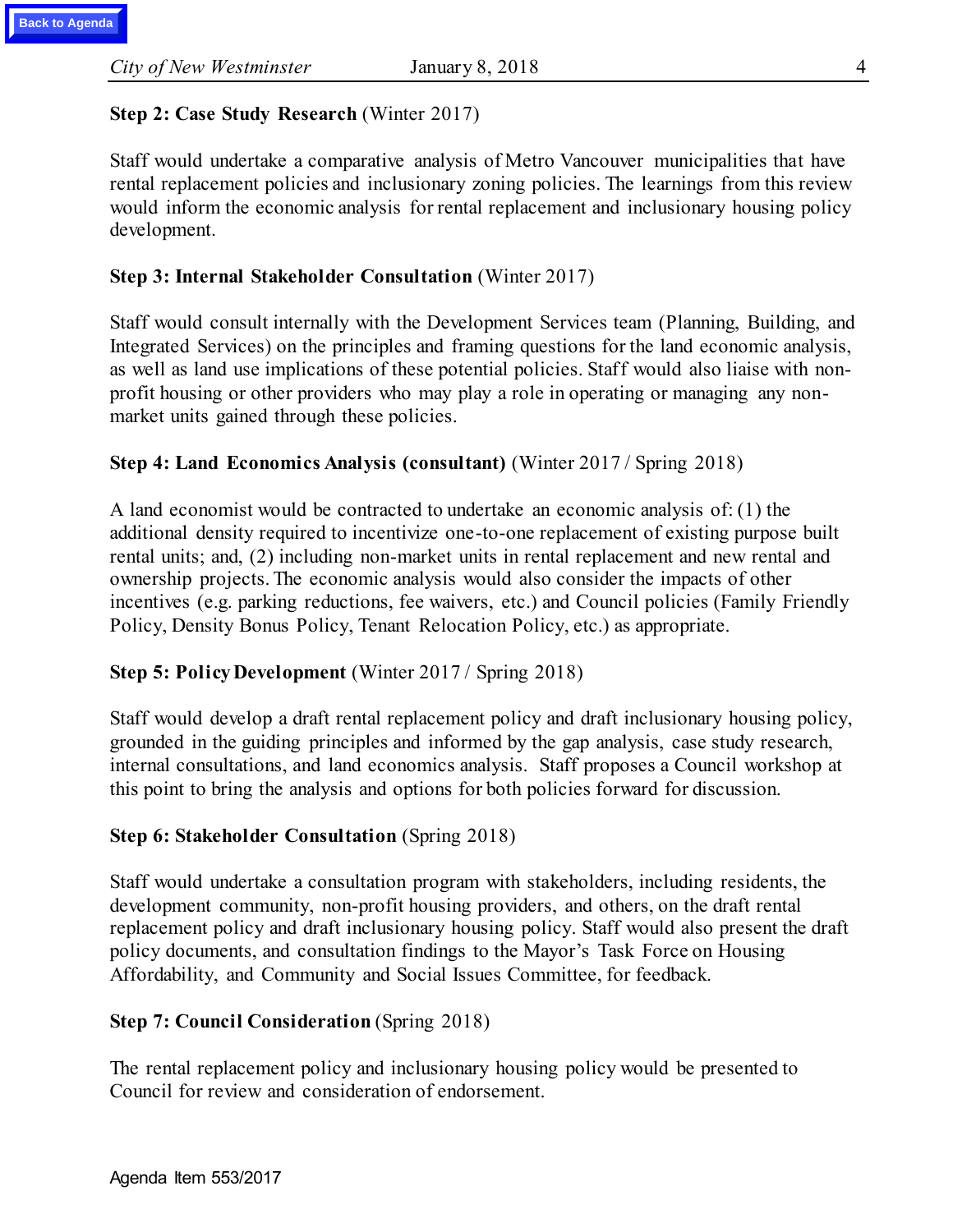# **FINANCIAL CONSIDERATIONS**

The Land Economics Analysis is necessary to inform the City's Rental Replacement Policy and Inclusionary Housing Policy. The estimated cost of this work is \$40,000. Given that both policies would facilitate capital investment in new affordable housing, the funding would come from the Affordable Housing Amenity Provision Capital Reserve Fund, and this amount would be included in the 2018 – 2022 Capital Plan.

#### **INTERDEPARTMENTAL LIAISON**

Staff from the Finance Department was consulted regarding the allocation of funds for the Land Economics Analysis.

#### **OPTIONS**

There are three options for Council's consideration:

- 1. That Council endorse the proposed work plan and consultation process as outlined in this report;
- 2. That Council approve an amount of \$40,000.00 from the Affordable Housing Amenity Provision Capital Reserve Fund to cover the cost of a Land Economics Analysis, and that this amount be included in the 2018 – 2022 Capital Plan.
- 3. That Council provide staff with other direction.

Staff recommends Option 1 and 2.

This report has been prepared by: Margaret Eberle, Planning Consultant Claudia Freire, Housing/Social Planner

This report was reviewed by: John Stark, Acting Manager of Planning